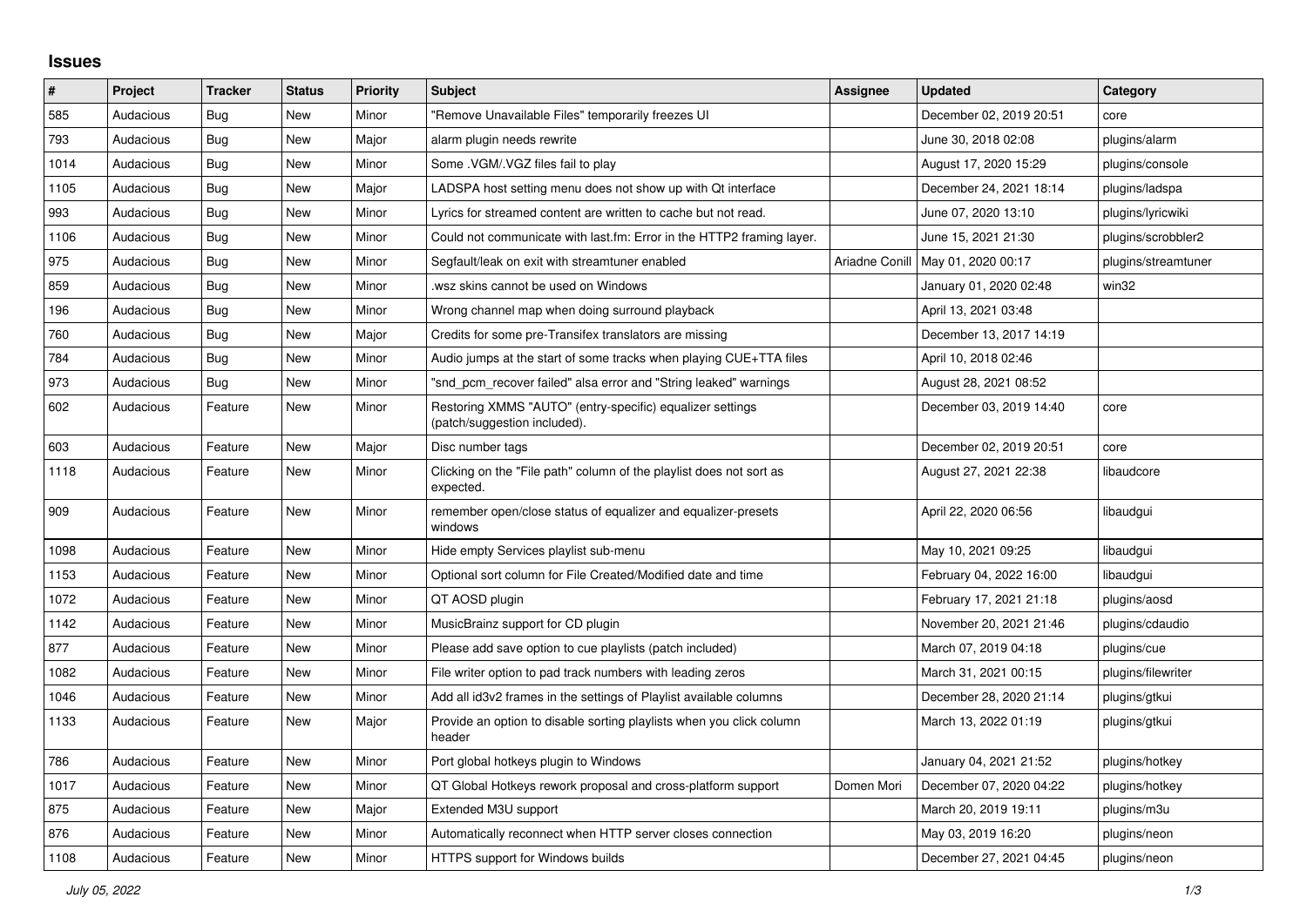| $\vert$ # | Project   | <b>Tracker</b> | <b>Status</b> | <b>Priority</b> | Subject                                                                                             | <b>Assignee</b>   | <b>Updated</b>           | Category                 |
|-----------|-----------|----------------|---------------|-----------------|-----------------------------------------------------------------------------------------------------|-------------------|--------------------------|--------------------------|
| 1076      | Audacious | Feature        | New           | Minor           | Adjustable background and fonts colors and fonts size in<br>playlist---zoomable playlist            | <b>Tom Hammer</b> | March 09, 2021 00:38     | plugins/playlist-manager |
| 968       | Audacious | Feature        | <b>New</b>    | Minor           | Loop PSF files at normal loop points during repeat mode                                             |                   | April 16, 2020 03:25     | plugins/psf              |
| 913       | Audacious | Feature        | New           | Minor           | Play / create new playlist from selection                                                           |                   | December 02, 2019 20:13  | plugins/qtui             |
| 945       | Audacious | Feature        | <b>New</b>    | Minor           | Balance control in newer interface                                                                  |                   | March 23, 2020 13:28     | plugins/qtui             |
| 429       | Audacious | Feature        | New           | Minor           | Please enable scrobbling to libre.fm in Scrobbler 2.0                                               |                   | September 02, 2019 10:35 | plugins/scrobbler2       |
| 943       | Audacious | Feature        | <b>New</b>    | Minor           | Being able to add several folders to the library, and arrange that<br>Audacious recognizes symlinks |                   | March 23, 2020 15:41     | plugins/search tool      |
| 1088      | Audacious | Feature        | <b>New</b>    | Minor           | plugin: status icon: ADD option to select tray mouse Middle Click action                            |                   | April 11, 2021 12:05     | plugins/statusicon       |
| 969       | Audacious | Feature        | New           | Minor           | streamtuner plugin: Please add column-sortability, or at least sort<br>alphabetically by 1st column |                   | June 16, 2020 09:54      | plugins/streamtuner      |
| 1101      | Audacious | Feature        | New           | Major           | Please add media shortcut keys for Windows 10                                                       |                   | December 03, 2021 16:31  | win32                    |
| 51        | Audacious | Feature        | <b>New</b>    | Minor           | Option to inhibit suspend                                                                           |                   | February 13, 2021 09:23  |                          |
| 500       | Audacious | Feature        | New           | Minor           | fullscreen album art                                                                                |                   | April 08, 2020 19:17     |                          |
| 864       | Audacious | Feature        | <b>New</b>    | Minor           | Drag/drop songs into playlists displayed in the Playlist Manager                                    |                   | October 29, 2019 02:14   |                          |
| 870       | Audacious | Feature        | New           | Minor           | View > Show Playlist and View > Show Playback Controls                                              |                   | November 15, 2021 22:48  |                          |
| 873       | Audacious | Feature        | New           | Minor           | Optionally make "previous track" restart current track                                              |                   | June 08, 2021 22:55      |                          |
| 882       | Audacious | Feature        | <b>New</b>    | Minor           | Consider adding vgmstream plugin                                                                    |                   | April 07, 2021 00:47     |                          |
| 883       | Audacious | Feature        | New           | Minor           | Consider adding USF plugin                                                                          |                   | April 07, 2021 01:00     |                          |
| 889       | Audacious | Feature        | New           | Minor           | Crossfade settings: is it possible to increase the upper limit?                                     |                   | May 18, 2019 20:49       |                          |
| 899       | Audacious | Feature        | New           | Minor           | Album art (cover) as an additional columun in Qt version                                            |                   | August 28, 2019 10:20    |                          |
| 907       | Audacious | Feature        | New           | Minor           | QtNetwork-based HTTP client                                                                         |                   | October 26, 2019 13:41   |                          |
| 908       | Audacious | Feature        | <b>New</b>    | Minor           | Use QtXml instead of libxml2                                                                        |                   | October 26, 2019 14:21   |                          |
| 918       | Audacious | Feature        | <b>New</b>    | Minor           | Replace libguess with libuchardet                                                                   |                   | November 19, 2019 05:50  |                          |
| 924       | Audacious | Feature        | New           | Minor           | Option to replace playlist contents by drag and drop                                                |                   | December 02, 2019 20:15  |                          |
| 955       | Audacious | Feature        | <b>New</b>    | Minor           | Enqueue option                                                                                      |                   | April 09, 2020 03:54     |                          |
| 956       | Audacious | Feature        | New           | Minor           | Stream to chromecast                                                                                |                   | January 11, 2021 01:19   |                          |
| 987       | Audacious | Feature        | New           | Minor           | Closing of Search Library tool by same method as opening it                                         |                   | May 13, 2020 00:15       |                          |
| 995       | Audacious | Feature        | New           | Minor           | Add star rating to songs                                                                            |                   | June 16, 2020 09:56      |                          |
| 996       | Audacious | Feature        | New           | Minor           | Refine playlists when searching (search all playlists)                                              |                   | June 16, 2020 09:58      |                          |
| 998       | Audacious | Feature        | New           | Trivial         | aacgain in aac / r128 in opus                                                                       |                   | June 01, 2021 10:44      |                          |
| 1011      | Audacious | Feature        | New           | Minor           | Visible separator of folders in the playlist                                                        |                   | July 18, 2020 16:10      |                          |
| 1013      | Audacious | Feature        | New           | Minor           | Request re Album Art using music file metatag                                                       |                   | August 03, 2020 22:48    |                          |
| 1047      | Audacious | Feature        | New           | Minor           | Stop playing after any chosen track                                                                 |                   | December 29, 2020 01:23  |                          |